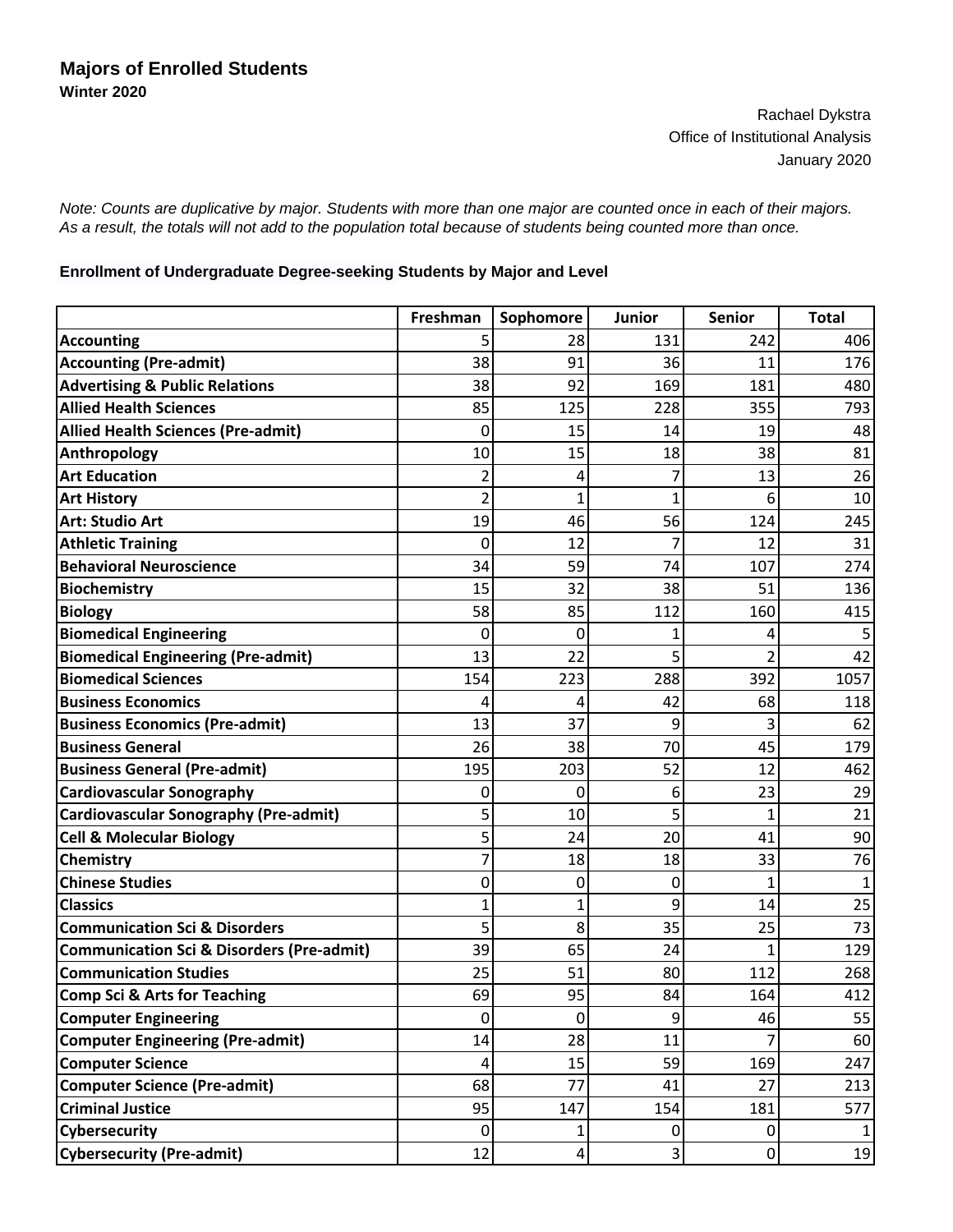|                                                  | Freshman       | Sophomore      | Junior         | <b>Senior</b>  | <b>Total</b>  |
|--------------------------------------------------|----------------|----------------|----------------|----------------|---------------|
| <b>Dance</b>                                     | 10             | 6              | 7              | 20             | 43            |
| <b>Degree Seeking Undergraduate</b>              | 39             | 16             | 14             | 19             | 88            |
| <b>Diagnostic Medical Sonography</b>             | 0              | 0              | 9              | 28             | 37            |
| <b>Diagnostic Medical Sonography (Pre-admit)</b> | 36             | 47             | 34             | 3              | 120           |
| <b>Earth Science</b>                             | 1              |                | 3              | 1              |               |
| <b>Economics</b>                                 | 1              | 2              | 11             | 29             | 43            |
| <b>Economics (Pre-admit)</b>                     | 4              | 14             | 6              |                | 26            |
| <b>Education</b>                                 | 137            | 242            | 301            | 577            | 1257          |
| <b>Electrical Engineering</b>                    | 0              | 0              | 15             | 78             | 93            |
| <b>Electrical Engineering (Pre-admit)</b>        | 21             | 34             | 25             | 8              | 88            |
| <b>Engineering</b>                               | 0              | 0              | 0              | 2              | $\mathcal{P}$ |
| <b>English</b>                                   | 38             | 74             | 102            | 243            | 457           |
| Entrepreneurship                                 | 0              | 3              | 19             | 22             | 44            |
| <b>Entrepreneurship (Pre-admit)</b>              | 4              | 25             | 5              | 1              | 35            |
| <b>Environ and Sustain Studies</b>               | 15             | 24             | 20             | 9              | 68            |
| <b>Exercise Science</b>                          | 162            | 221            | 219            | 379            | 981           |
| <b>Exploratory Study</b>                         | 486            | 191            | 32             | 6              | 715           |
| <b>Film and Video</b>                            | 50             | 76             | 79             | 100            | 305           |
| <b>Finance</b>                                   | 9              | 24             | 219            | 351            | 603           |
| <b>Finance (Pre-admit)</b>                       | 62             | 130            | 39             | 17             | 248           |
| <b>French</b>                                    | $\overline{2}$ | 5              | 9              | 9              | 25            |
| <b>General Management</b>                        | 0              | 6              | 60             | 158            | 224           |
| <b>General Management (Pre-admit)</b>            | 9              | 27             | 14             | 6              | 56            |
| Geography                                        | 1              | 6              | 14             | 30             | 51            |
| Geology                                          | 9              | 18             | 17             | 31             | 75            |
| Geology-Chemistry                                | $\mathbf{1}$   | 1              | 4              | 3              | 9             |
| German                                           | 0              | 1              | 4              | 6              | 11            |
| <b>Global Studies &amp; Social Impact</b>        | 0              | 8              | 14             | 9              | 31            |
| <b>Group Social Studies</b>                      | 11             | 39             | 52             | 104            | 206           |
| <b>Health Communication</b>                      | 4              | 20             | 30             | 37             | 91            |
| <b>Health Information Management</b>             | 0              | 0              | 9              | 58             | 67            |
| <b>Health Information Management (Pre-admit)</b> | 3              | 13             | 11             | 16             | 43            |
| <b>Health Professions</b>                        | 0              | 0              | 0              | 1              |               |
| <b>History</b>                                   | 10             | 24             | 41             | 57             | 132           |
| <b>Hospitality Tourism Management</b>            | 21             | 64             | 92             | 144            | 321           |
| <b>Human Resources Management</b>                | 2              |                | 44             | 93             | 140           |
| Human Resources Management (Pre-admit)           | 14             | 32             | 15             | 4              | 65            |
| <b>Information Systems</b>                       | 0              | 6              | 23             | 60             | 89            |
| <b>Information Systems (Pre-admit)</b>           | 7              | 24             | 11             | 14             | 56            |
| <b>Information Technology</b>                    | 0              | $\overline{2}$ | 4              | 7              | 13            |
| <b>Information Technology (Pre-admit)</b>        | 11             | 19             | 6              | 4              | 40            |
| <b>Integrated Science</b>                        | 0              | 3              | 18             | 50             | 71            |
| <b>Integrated Science Elementary</b>             | 2              | 11             | 8              | 4              | 25            |
| <b>Integrated Science Secondary</b>              | $\mathbf 1$    | $\overline{2}$ | $\mathbf{1}$   | 1              | 5             |
| <b>Integrative Studies</b>                       | $\overline{c}$ | 6              | 17             | 18             | 43            |
| <b>Interdisciplinary Engineering</b>             | 0              | 0              | $\overline{2}$ | 3              | 5             |
| Interdisciplinary Engineering (Pre-admit)        | 38             | 21             | 13             | $\overline{2}$ | 74            |
| <b>International Business</b>                    | $\mathbf{1}$   | 7              | 19             | 40             | 67            |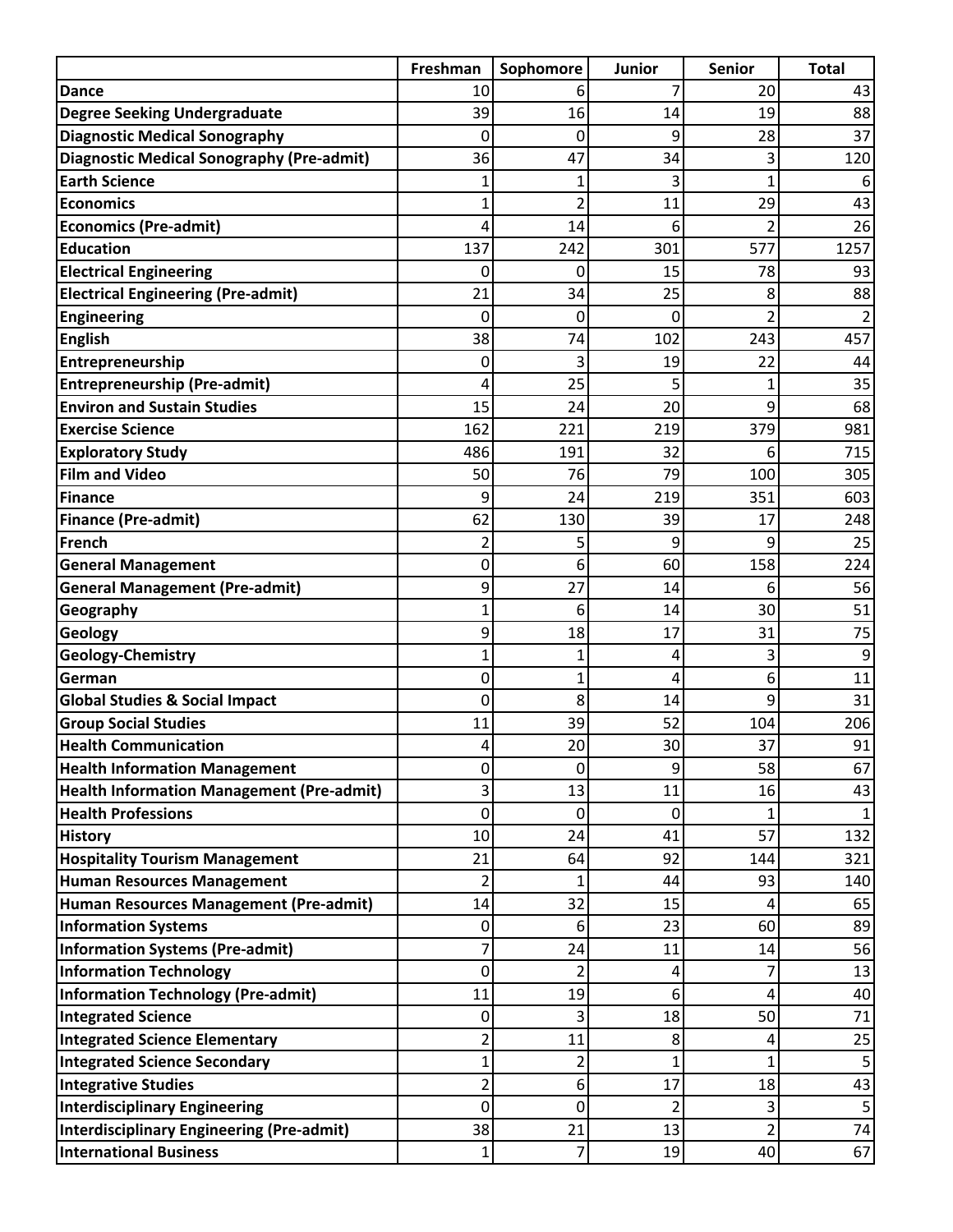|                                                       | Freshman       | Sophomore      | <b>Junior</b>  | Senior         | <b>Total</b> |
|-------------------------------------------------------|----------------|----------------|----------------|----------------|--------------|
| <b>International Business (Pre-admit)</b>             | 18             | 13             | 11             | 1              | 43           |
| <b>International Relations</b>                        | 10             | 24             | 28             | 46             | 108          |
| Journalism                                            | 0              | 1              | 0              | 0              |              |
| <b>Legal Studies</b>                                  | 25             | 35             | 35             | 52             | 147          |
| <b>Liberal Studies</b>                                | 0              | 7              | 21             | 105            | 133          |
| <b>Management</b>                                     | $\overline{c}$ | 4              | 34             | 63             | 103          |
| <b>Management (Pre-admit)</b>                         | 5              | 17             | 8              | 3              | 33           |
| <b>Marketing</b>                                      | 5              | 19             | 222            | 388            | 634          |
| <b>Marketing (Pre-admit)</b>                          | 68             | 154            | 59             | 13             | 294          |
| <b>Mathematics</b>                                    | 34             | 59             | 80             | 125            | 298          |
| <b>Mechanical Engineering</b>                         | 0              | $\mathfrak{p}$ | 35             | 164            | 201          |
| <b>Mechanical Engineering (Pre-admit)</b>             | 95             | 106            | 75             | 27             | 303          |
| <b>Medical Laboratory Science</b>                     | 0              | 0              | 7              | 35             | 42           |
| <b>Medical Laboratory Science (Pre-admit)</b>         | 10             | 19             | 17             | 13             | 59           |
| Microbiology                                          | $\overline{2}$ |                | 1              | 1              | 6            |
| <b>Multimedia Journalism</b>                          | 13             | 25             | 28             | 42             | 108          |
| <b>Music</b>                                          | 19             | 35             | 29             | 90             | 173          |
| <b>Natural Resources Mgmt</b>                         | 19             | 39             | 61             | 83             | 202          |
| <b>Non Degree Undergraduate</b>                       | 150            |                | 0              | 0              | 151          |
| <b>Nursing</b>                                        | 7              | 55             | 98             | 323            | 483          |
| <b>Nursing (Pre-admit)</b>                            | 253            | 254            | 147            | 63             | 717          |
| <b>Occupational Safety/Health Mgt</b>                 | 0              | 0              | 7              | 25             | 32           |
| <b>Occupational Safety/Health Mgt (Pre-admit)</b>     | 5              | 16             | 11             | 3              | 35           |
| <b>Operations Management</b>                          | 0              | 1              | 9              | 19             | 29           |
| <b>Operations Management (Pre-admit)</b>              | 3              | 5              | $\overline{c}$ | 0              | 10           |
| Philosophy                                            | 4              | 6              | 11             | 29             | 50           |
| Photography                                           | 11             | 7              | 11             | 22             | 51           |
| <b>Physical Education</b>                             | $\overline{2}$ | 7              | 18             | 30             | 57           |
| <b>Physics</b><br><b>Political Science</b>            | 4              | 8<br>63        | 8              | 17<br>90       | 37           |
| <b>Pre-professional Preparation</b>                   | 31             | 260            | 52<br>253      | 248            | 236<br>951   |
| <b>Product Dsgn &amp; Mfg Engineering</b>             | 190<br>0       |                | 6              | 61             |              |
| <b>Product Dsgn &amp; Mfg Engineering (Pre-admit)</b> | 20             | 18             | 16             | 3              | 68<br>57     |
| <b>Psychology</b>                                     | 118            | 232            | 287            | 340            | 977          |
| <b>Public and Nonprofit Admin</b>                     | 4              | 25             | 52             | 82             | 163          |
| <b>Radiation Therapy</b>                              | 0              | 0              | 3              | 35             | 38           |
| <b>Radiation Therapy (Pre-admit)</b>                  | 15             | 17             | 12             | 3              | 47           |
| <b>Recreational Therapy</b>                           | 1              | 2              | 3              | 0              | 6            |
| <b>Recreational Therapy (Pre-admit)</b>               | 10             | 7              | 4              | 0              | 21           |
| <b>Religious Studies</b>                              | 0              | 2              | $\mathbf{1}$   | 9              | 12           |
| <b>Social Work</b>                                    | 43             | 115            | 100            | 163            | 421          |
| <b>Sociology</b>                                      | 8              | 17             | 19             | 40             | 84           |
| <b>Spanish</b>                                        | 8              | 21             | 19             | 50             | 98           |
| <b>Special Education</b>                              | 36             | 62             | 42             | 127            | 267          |
| <b>Sport Management</b>                               | 41             | 48             | 47             | 49             | 185          |
| <b>Statistics</b>                                     | 10             | 41             | 48             | 61             | 160          |
| <b>Supply Chain Management</b>                        | 4              | 8              | 84             | 135            | 231          |
| <b>Supply Chain Management (Pre-admit)</b>            | 23             | 55             | 22             | $\overline{5}$ | 105          |
|                                                       |                |                |                |                |              |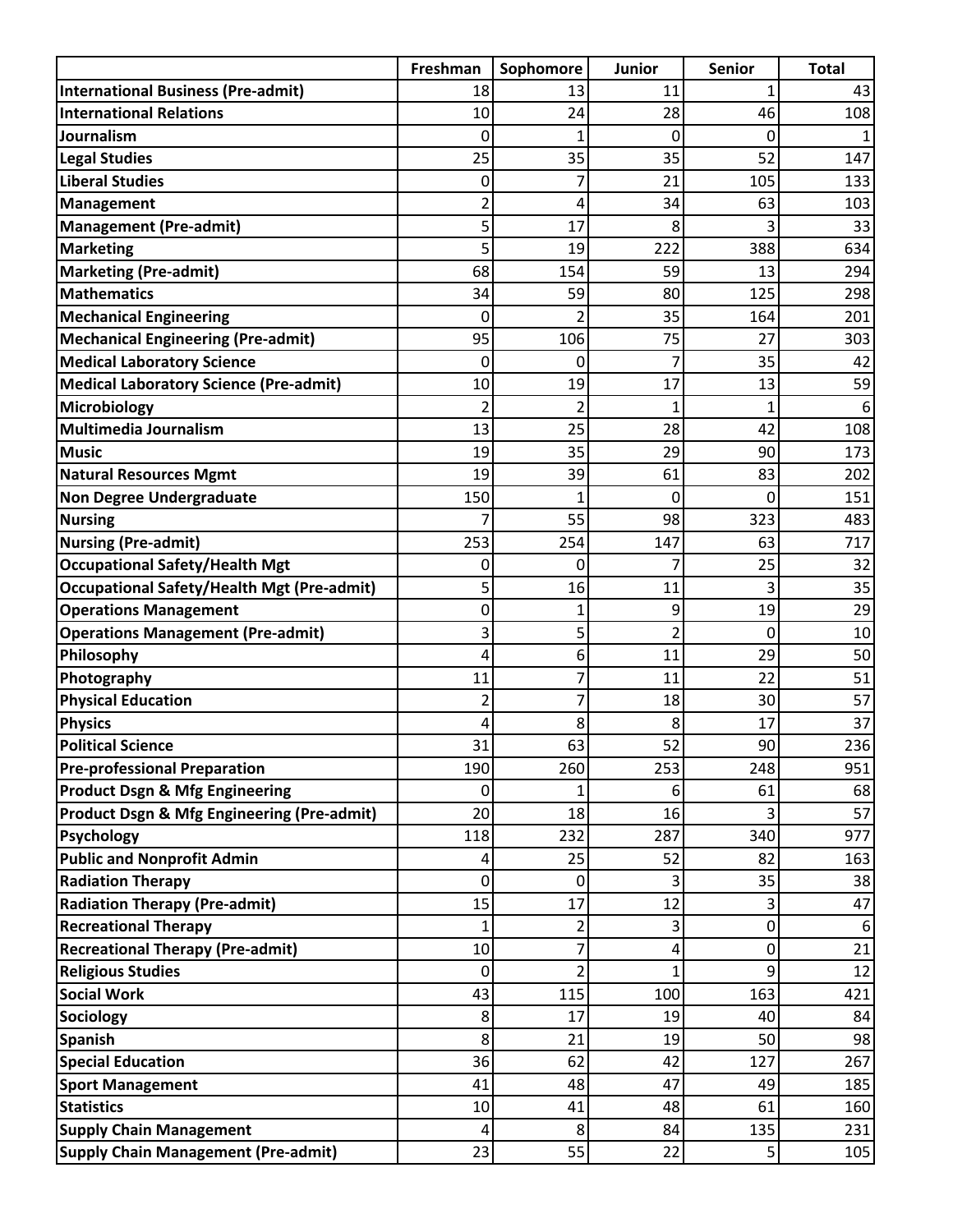|                                           | Freshman | <b>Sophomore</b> | <b>Junior</b> | <b>Senior</b> | <b>Total</b> |
|-------------------------------------------|----------|------------------|---------------|---------------|--------------|
| Theatre                                   | 14       |                  | 12            |               | 49           |
| Therapeutic Recreation                    |          |                  | 14            | 56            | 70           |
| Therapeutic Recreation (Pre-admit)        |          | 18               | 15            |               | 39           |
| <b>Women and Gender Studies</b>           |          |                  |               |               |              |
| <b>Women, Gender &amp; Sexuality Stdy</b> |          |                  | 12            | 20            | 39I          |
| <b>Writing</b>                            |          | っっ               | 60            |               | 170          |

## **Enrollment of Graduate Degree-seeking Students by Major and Level**

|                                       | <b>Certificate</b> | <b>Masters</b> | <b>Doctorate</b> |
|---------------------------------------|--------------------|----------------|------------------|
| <b>Accounting</b>                     | 0                  | 44             | 0                |
| <b>Applied Behavior Analysis</b>      | 6                  | 0              | 0                |
| <b>Applied Linguistics</b>            | 0                  | 14             | 0                |
| <b>Athletic Training</b>              | 0                  | 1              | 0                |
| <b>Bioinformatics and Genomics</b>    | 4                  | 0              | 0                |
| <b>Biology</b>                        | 0                  | 39             | 0                |
| <b>Biomedical Informatics</b>         | 1                  | 0              | 0                |
| <b>Biomedical Sciences</b>            | 0                  | 23             | 0                |
| <b>Biostatistics</b>                  | 0                  | 37             | 0                |
| <b>Business General</b>               | 0                  | 192            | 0                |
| <b>Cell &amp; Molecular Biology</b>   | 0                  | 33             | 0                |
| <b>Clinical Dietetics</b>             | 0                  | 24             | 0                |
| <b>Communications</b>                 | 0                  | 39             | $\mathbf 0$      |
| <b>Computer Information Systems</b>   | 0                  | 56             | 0                |
| <b>Criminal Justice</b>               | 0                  | 20             | 0                |
| Cybersecurity                         | 0                  | 3              | 0                |
| <b>Data Science and Analytics</b>     | 0                  | 40             | 0                |
| <b>Educational Leadership</b>         | 0                  | 256            | 0                |
| <b>Educational Technology</b>         | 0                  | 29             | 0                |
| <b>Engineering</b>                    | 0                  | 60             | 0                |
| <b>English</b>                        | 0                  | 19             | 0                |
| <b>General Education</b>              | 0                  | 8              | 0                |
| <b>Health Administration</b>          | 0                  | 68             | 0                |
| <b>Health and Bioinformatics</b>      | 0                  | 28             | 0                |
| <b>Higher Education</b>               | 0                  | 89             | 0                |
| <b>Information Systems Management</b> | 1                  | 0              | 0                |
| <b>Instruction &amp; Curriculum</b>   | 0                  | 182            | 0                |
| Leadership                            | 0                  | 24             | 0                |
| <b>Literacy Studies</b>               | 0                  | 109            | 0                |
| <b>Medical &amp; Bioinformatics</b>   | 0                  | 4              | 0                |
| <b>Medical Dosimetry</b>              | 0                  | 16             | 0                |
| <b>Non Degree Graduate</b>            | 0                  | 124            | 0                |
| <b>Nonprofit Leadership</b>           | 3                  | 0              | $\mathbf 0$      |
| <b>Nursing</b>                        | 0                  | $\overline{2}$ | 74               |
| <b>Occupational Therapy</b>           | 0                  | 143            | 4                |
| <b>Palliative and Hospice Care</b>    | 4                  | 0              | 0                |